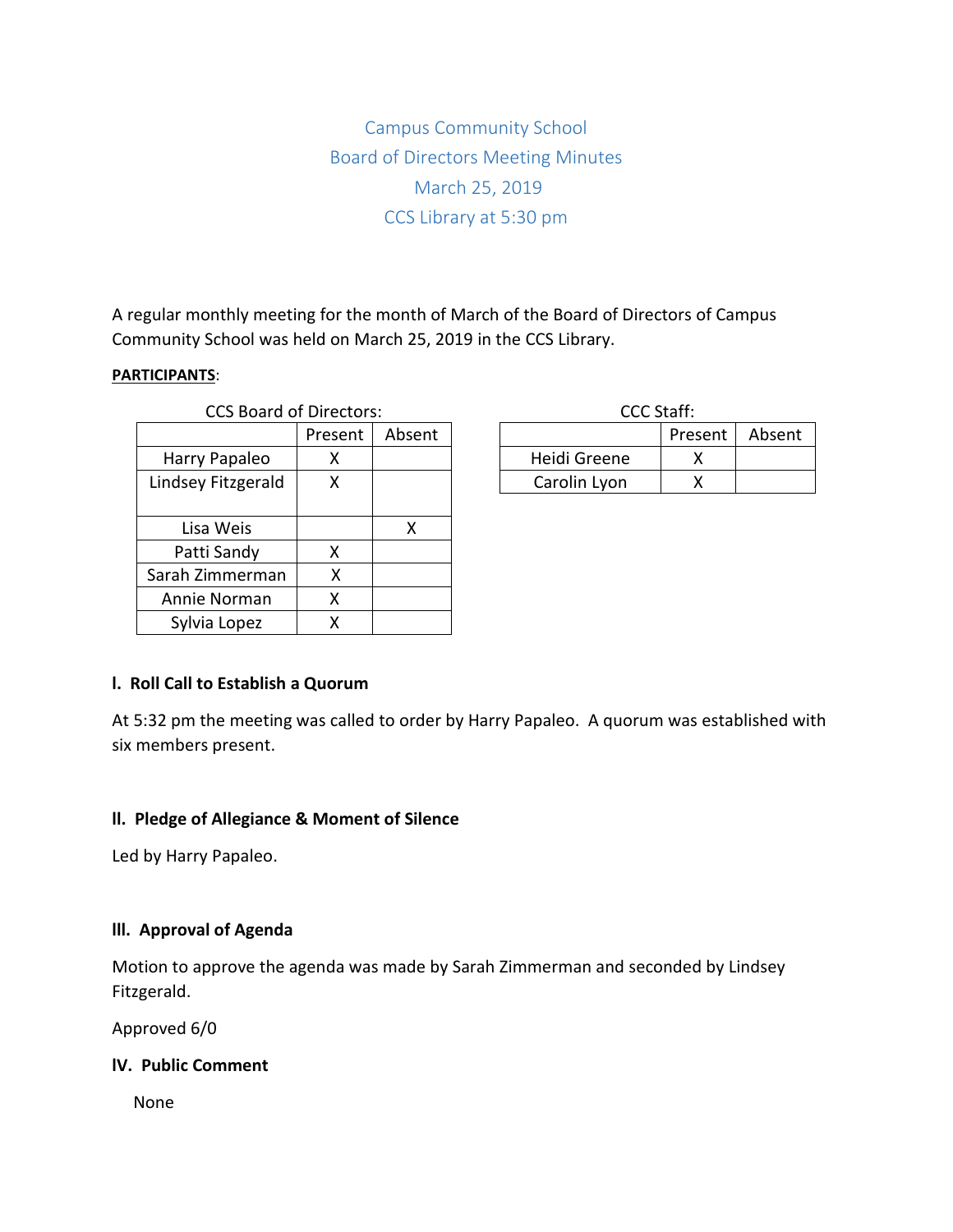## **V. Approval of Minutes of Last Meeting**

Motion to approve the February 2019 minutes was made by Sarah Zimmerman and seconded by Annie Norman.

Approved 5/0 Abstained- Harry Papaleo

# **Vl. President's Report**

Heidi Greene has reached out to people who have been recommended to be board members. Before the April meeting, we should meet with Laura Axtell, who is interested in becoming a board member. We would like to have new board members in place by the May 9<sup>th</sup> board training.

# **Vll. Financial Report by Carolin Lyon**

Finance:

There were some adjustments to revenue. For expenses, changes were made to Personnel (Head of School, Curriculum, Spanish) resulting in a decrease of \$147,680.00.

There was an increase in Contracted Services of \$132,595.00 (Spec. Ed. Contractor, Speech Services and substitutes from agency) and Institutional Equipment was up \$6,500.00.

Added to carryover for next year is \$67,361.00.

Enrollment:

A column has been added for students preregistered in e school.

We are offering positions for more spots than are available.

We will need to look at students retained at the end of the year.

We will get info. from commitment letters within two weeks.

It is suggested that we advertise in the Dover Post at least monthly, and get word out by being in the Dover Days parade, choir at public events, etc.

Satisfied parents give us the best recommendations.

A motion was made by Sylvia Lopez and seconded by Sylvia Lopez to amend the agenda to move voting items to before Head of School report.

Approved 6/0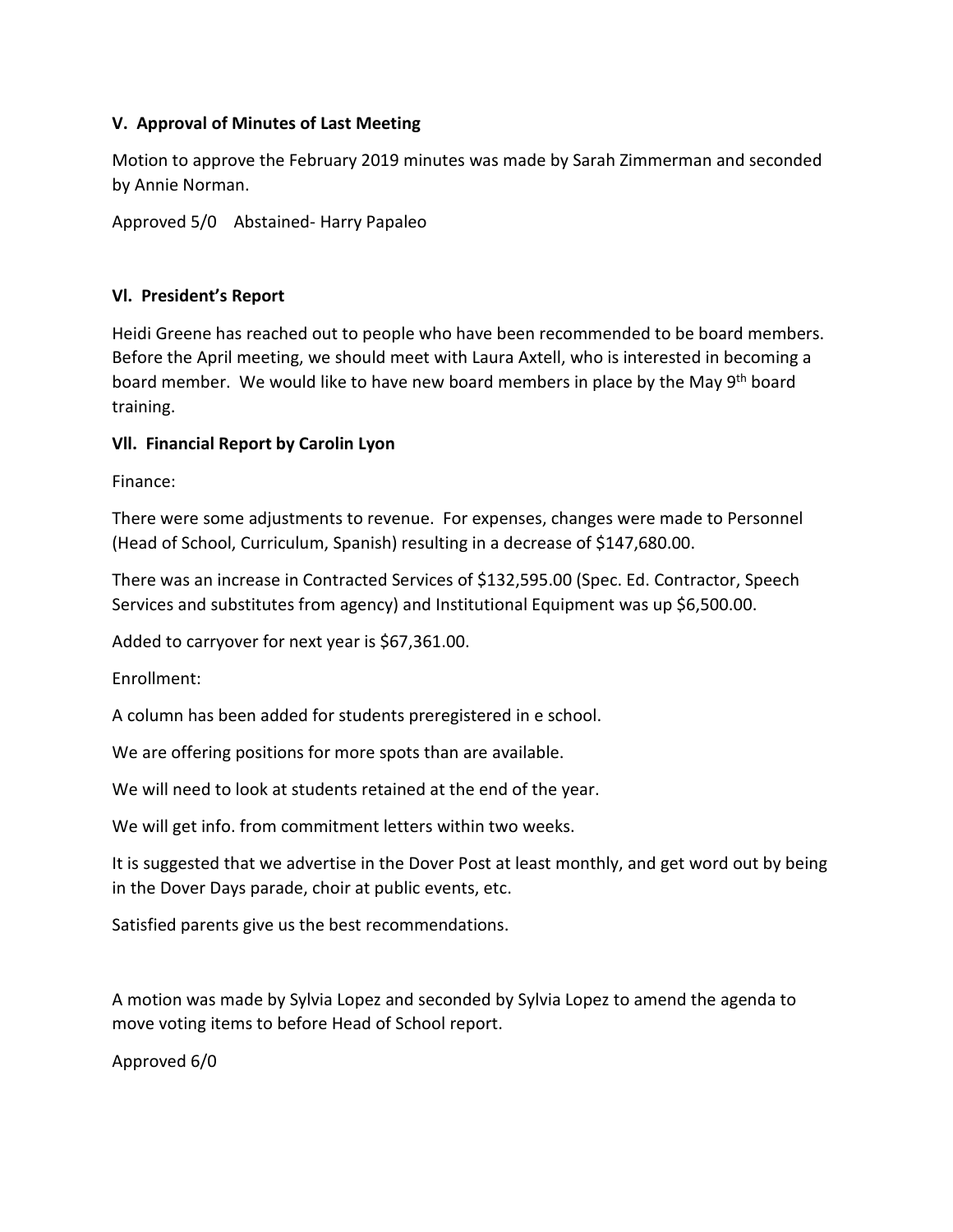### **VIII. Voting Items**

A motion was made by Patti Sandy and seconded by Sarah Zimmerman to approve the school calendar as presented.

## Approved 6/0

A motion was made by Patti Sandy and seconded by Lindsey Fitzgerald to accept the Campus Community School Parental Leave Policy as presented.

Approved 6/0.

Sarah Zimmerman exited the meeting at 6:18 pm.

## **lX. Head of School Executive Report by Heidi Greene**

Status of School:

Carolin and Heidi have met about personnel.

The curriculum position has been posted and interviews will be on March 26<sup>th</sup>.

All positions that are currently known have been posted, such as Speech and Spanish.

There is a potential of seven new positions.

The worth of the afterschool program was discussed. Two teachers co-share responsibility of overseeing program. There have been struggles with money and personnel. An average of 25- 36 students per day use ACES (9.5% of enrollment). It is mostly the same students every day. There are 107 students enrolled. Students who had balances of \$200.00 or more were given letters to pay balance or don't attend. We have a lot of outstanding bills, and at times it has felt like we are a "collection agency." It costs \$100-125.00/day to run program. There have been staffing issues, which takes a lot of time for Carolin to deal with them on top of her other duties. Carolin explained that there is a state program for purchase of care that can help pay for licensed daycare. We could help parents find resources. Capital School District does not currently offer after school care. Harry Papaleo has asked for Carolin to present more information at the next meeting to discuss it further and make a decision for the next school year.

Sylvia Lopez exited the meeting at 6:35 pm.

### **X. Information Items**

April 27- Run for Ben 5K Run/Walk